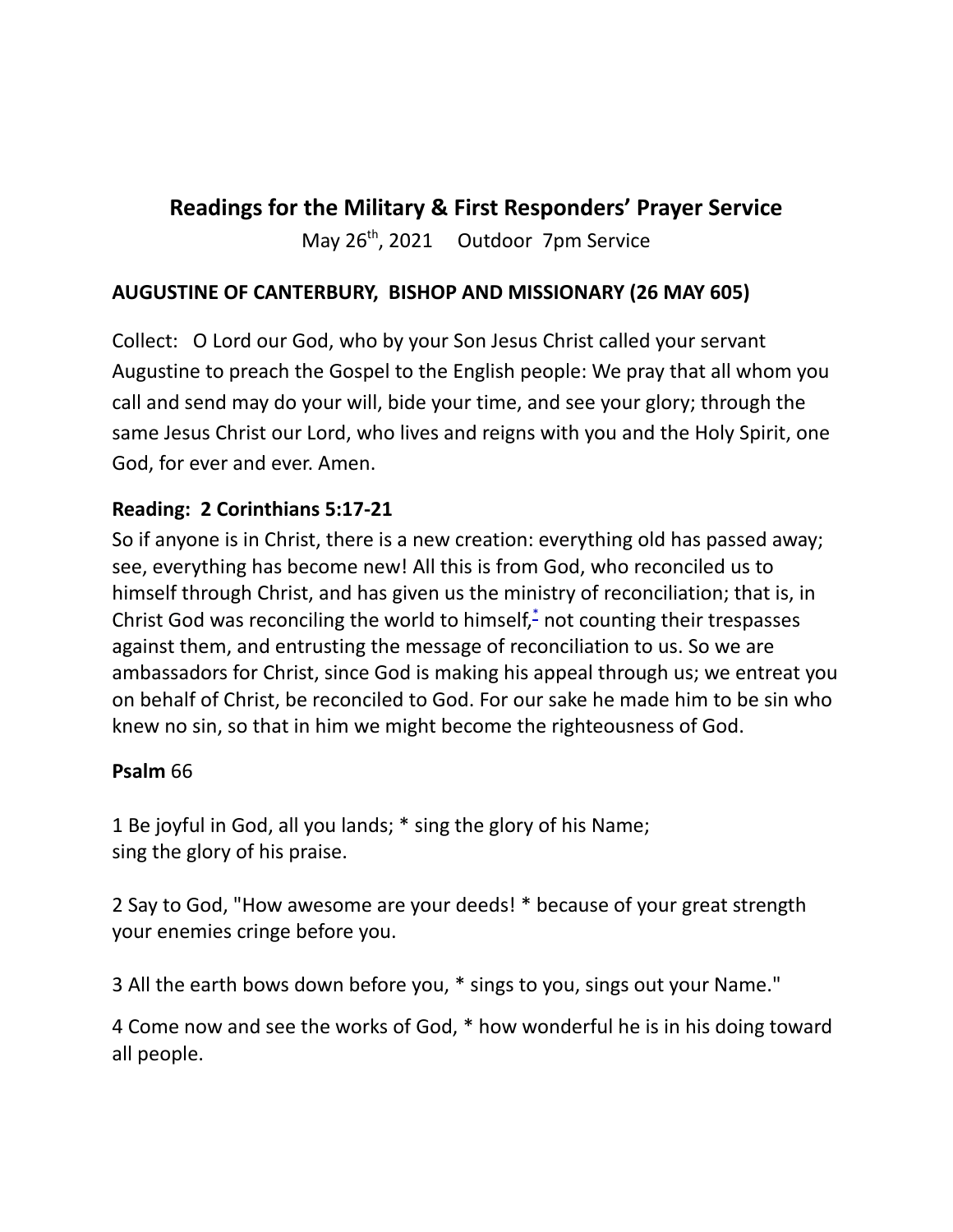He turned the sea into dry land, so that they went through the water on foot, \* and there we rejoiced in him.

 In his might he rules for ever; his eyes keep watch over the nations; \* let no rebel rise up against him.

Bless our God, you peoples; \* make the voice of his praise to be heard;

Who holds our souls in life, \* and will not allow our feet to slip.

For you, O God, have proved us; \* you have tried us just as silver is tried.

You brought us into the snare; \* you laid heavy burdens upon our backs.

 You let enemies ride over our heads; we went through fire and water; \* but you brought us out into a place of refreshment.

 I will enter your house with burnt-offerings and will pay you my vows, \* which I promised with my lips and spoke with my mouth when I was in trouble.

 I will offer you sacrifices of fat beasts with the smoke of rams; \* I will give you oxen and goats.

 Come and listen, all you who fear God, \* and I will tell you what he has done for me.

I called out to him with my mouth, \* and his praise was on my tongue.

If I had found evil in my heart, \* the Lord would not have heard me;

But in truth God has heard me; \* he has attended to the voice of my prayer.

 Blessed be God, who has not rejected my prayer, \* nor withheld his love from me.